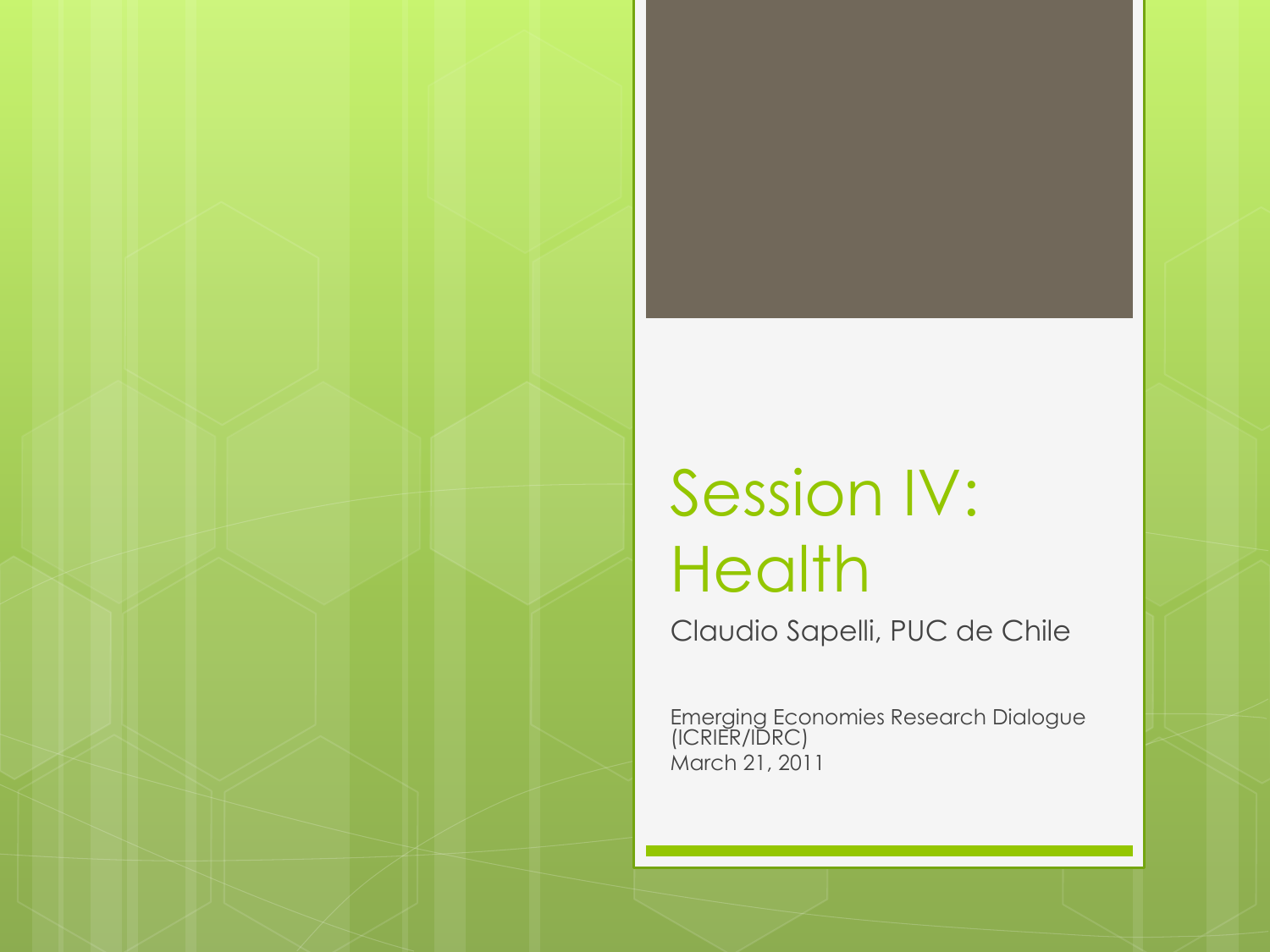#### Brief summary of the 3 papers discussed in the First Dialogue

- Two papers on pandemic control systems
	- **o** Public health issues
		- o Experience with H1N1
	- **o** Issues we need to be concerned about
		- **o** Need for a surveillance and response system
		- **o** Effective utilization of data
		- **o** Systems only tested in emergencies, do not work properly
		- **o** Are we spending enough?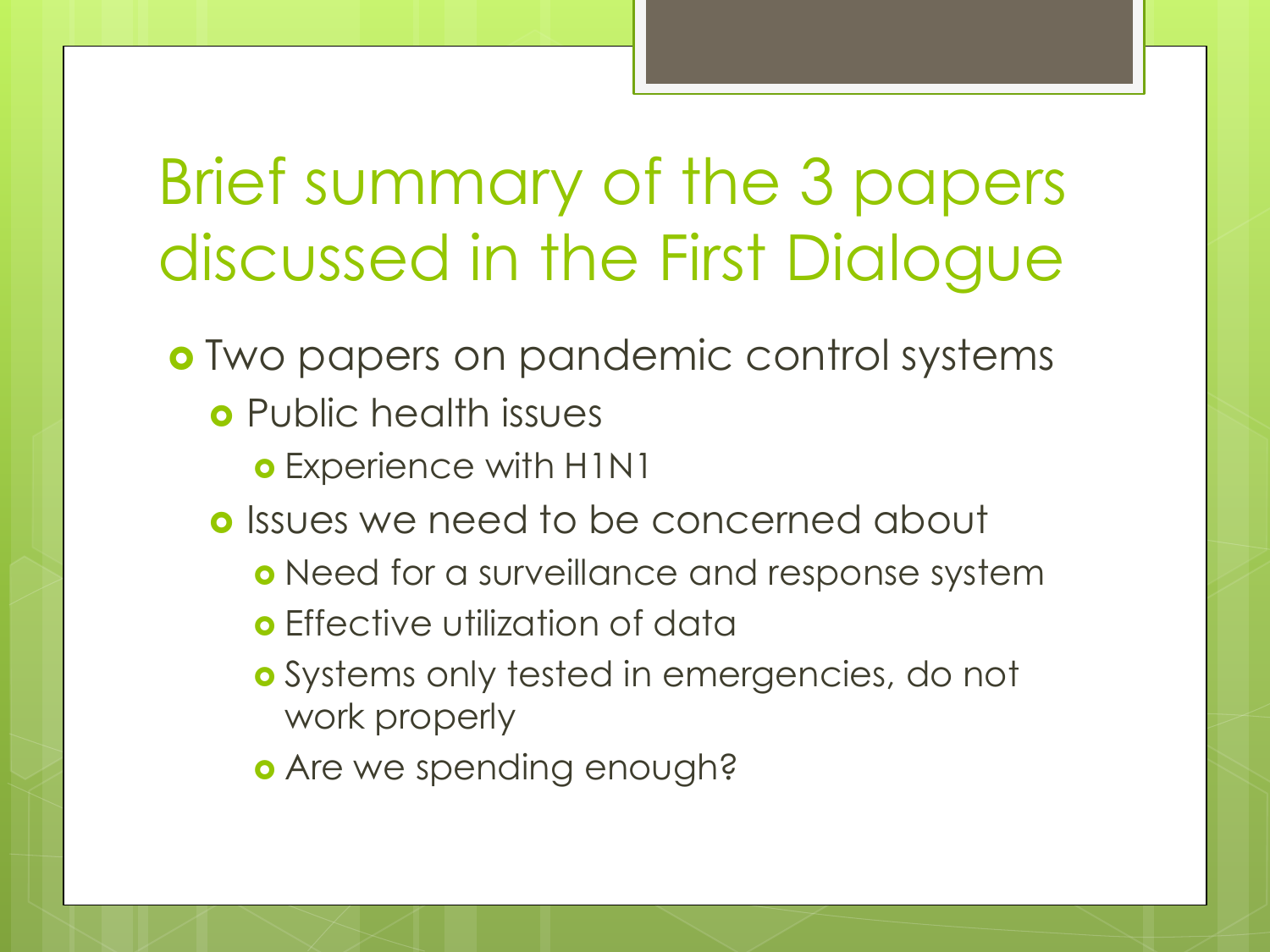# Third paper (mine)

- **o** One paper on health care provision and financing
	- **o** More on financing than provision
	- Discusses Chilean system and whether it is «exportable» or not.
	- A Mandatory insurance system with a pillar for the poor
		- **o** Does it work for poorer countries?
		- o Is it too expensive?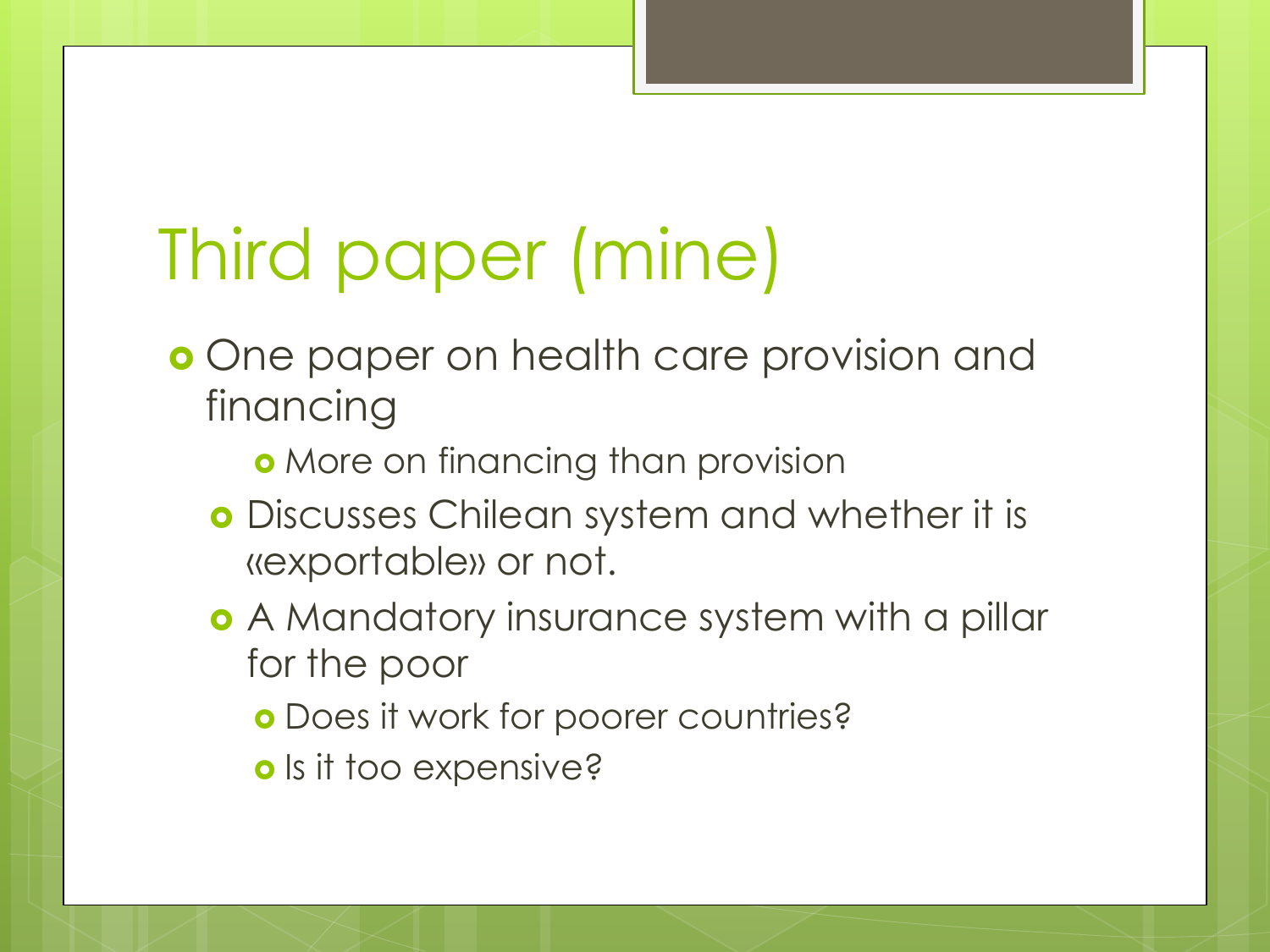## Some thoughts

- **o** Make markets work for you
	- **o** Use prices for the better off
- Subsidies can be explicit or implicit
	- **o** Key is whether you want to guarantee treatment
		- Which treatments you want to guarantee (AUGE)
- **o** Structure the insurance system in such a way that the public sector can concentrate on the poor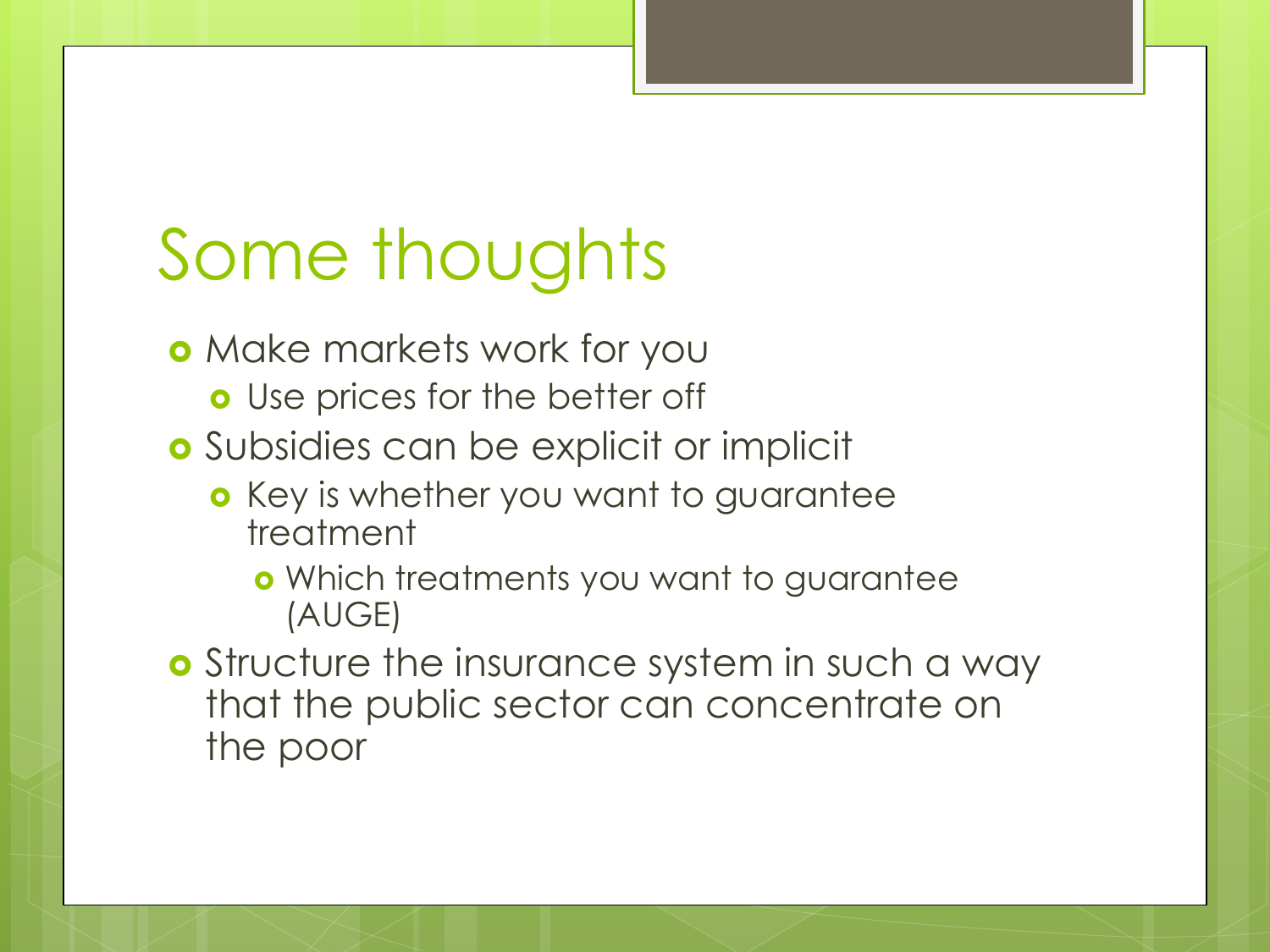## Lessons from first dialogue

**o** Too many topics

- o If yes, then which?
	- o Public health?
	- o HC financing?
	- o HC provision?
	- **o** Other?

o Very little time

- o More selective on topics?
- o More time?
	- **o** Other forms of discussion?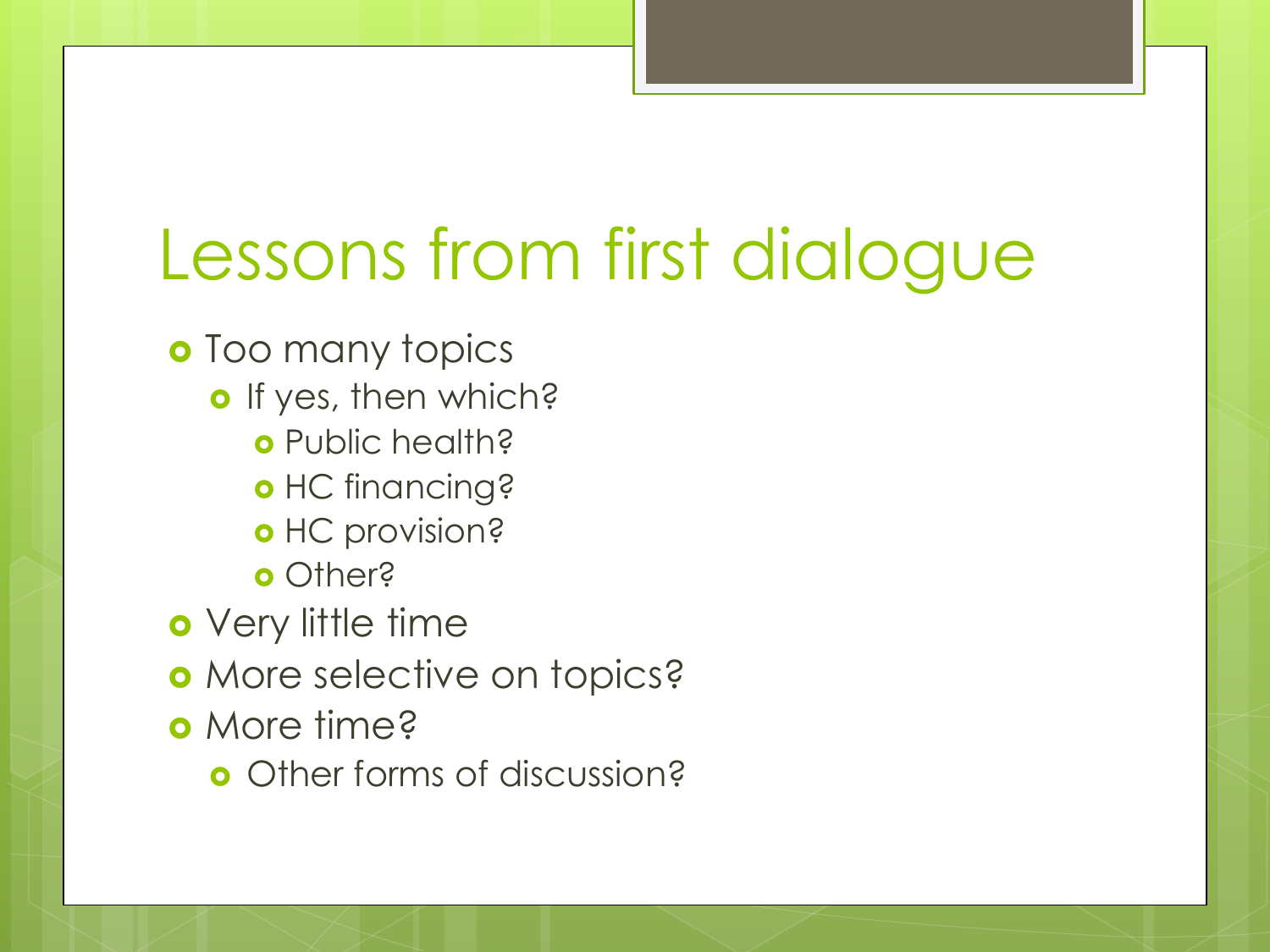#### Lessons….?

- Do we want to concentrate on the current problems?
- o Or anticipate problems of countries growing at great speed?
	- Do we think ahead on the needs of the middle class?
	- **o** Politically key